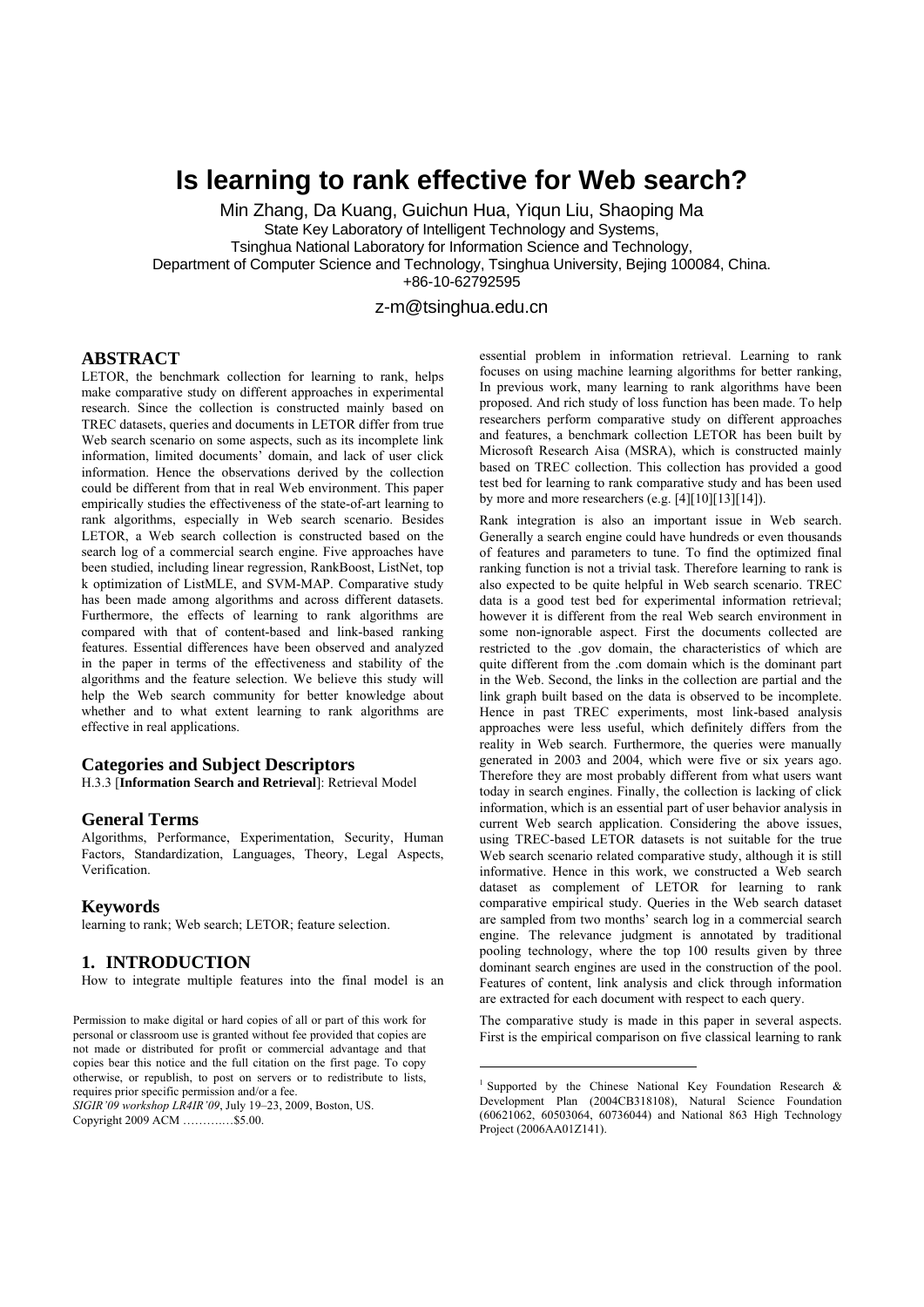algorithms in LETOR and the Web search dataset respectively. Second is the relative performance comparison on the two different test collections. Third is the comparative study on Web search scenario, such as the impact of general features, web search and usage specific information. Essential differences have been observed and analyzed. To the best of our knowledge, it is the first study to make such kind of comparative empirical study on learning to rank algorithms for Web search, and we believe the observations will lead to some progress in adopting learning to rank research to real application.

The rest of the paper is constructed as follows. We first give a brief introduction to the related work in section 2. Section 3 describes the learning to rank algorithms we studied in this work. Then we present the empirical comparative study on section 4, including methodology, experimental settings such as the construction of the Web search dataset etc, comparative experimental results and analyses. Conclusions and the future work are finally addressed in section 5.

## **2. RELATED WORK**

The state-of-the-art learning to rank methods can be classified into three categories: *pointwise*, *pairwise* and *listwise*. In *pointwise* methods, such as Pranking with ranking [6] and the linear regression which is also popularly used in general result integration, the relevance score is calculated based on the features of a single document with respect to a query. Such algorithm try to find the best fit for each document in terms of relevance. In *pairwise* methods, such as Ranking SVM [1], RankBoost [3][14], they take document pairs w.r.t. a query as instances and use machine learning methods to train the models on the pairs. The optimization object is to find the best document pair preferences. In *listwise* methods, such as ListNet [2], listMLE [13] and SVM-MAP [12][15], they take document lists w.r.t. a query as instances to train ranking models. The best ranked list is the final goal of learning.

 In this paper, we do not prefer to propose new learning to rank algorithms, but focus on a comprehensive comparative study of the state-of-the-art approaches in Web search scenario. At least one algorithm in each category is selected according to the learning success and popularity reported in previous work. Hence linear regression for pointwise, RankBoost for pairwise, and ListNet, ListMLE and SVM-MAP for listwise approaches are studied. Since linear regression is not specific to learning to rank study and is familiar to all the researchers, redundant description is not necessary in this paper. A detailed introduction on the rest four algorithms is given in the next section.

Out of the learning to rank test collections, currently LETOR is the only one benchmark dataset, which is constructed by MSRA [7][8]. Three versions of LETOR datasets released in early 2007, late 2007 and late 2008, respectively. Detailed information can be found on its website<sup>2</sup>. Qin et al discussed on how to make LETOR more useful and reliable [10]. Minka et al pointed out the selection bias in the LETOR datasets, including the bias on the sampled document, etc [9].

On LETOR website, baseline results of the state-of-the-art learning to rank algorithms are given, but no insight comparative

1

analysis has been made on the effects of the approaches. These baseline results are also helpful to verify the correctness and reliability of the implementation of the algorithms in this paper.

To the best of our knowledge, there is no comparative study on learning to rank approaches in true Web search scenario. The comparative study on learning to rank algorithms for Web search in this paper will help the information retrieval research and industry communities better understand whether and to what extent learning to rank approaches are effective in real applications.

## **3. LEARNING TO RANK ALGORITHMS 3.1 Model settings**

In this section, we describe the formal model setting for the algorithms. All the following approaches take the same setting here unless specified otherwise.

#### **Define:**

- The set of queries  $Q = \{q^{(1)}, q^{(2)}, \ldots, q^{(m)}\}.$
- *n*(*i*) is the num of documents w.r.t  $q^{(i)}$ .
- Each query is associated with a list of documents  $d^{(i)} = \{d_1^{(i)}, d_2^{(i)}, \dots, d_{n(i)}^{(i)}\}$  w.r.t.  $q^{(i)}$ .
- A list of ground-truth labels  $y^{(i)} = \{y_1^{(i)}, y_2^{(i)}, \dots, y_{n(i)}^{(i)}\}$  w.r.t.  $q^{(i)}$ , where  $y_r^{(i)}$  is the label of the document ranked at position *r* in the list  $y^{(i)}$ .
- And a list of feature vectors  $x^{(i)}$  which is created based on  $q^{(i)}$ and  $d^{(i)}$ ,  $x^{(i)} = \{x_1^{(i)}, x_2^{(i)}, \dots, x_{n(i)}^{(i)}\}$ .

#### **3.2 RankBoost**

Freund, Y. et al applied the boosting approach to the field of learning to rank and proposed the RankBoost algorithm [3]. The algorithm belongs to the pairwise branches. It emphasizes the relative ranking order between two documents, and the preference matrix is defined based on the document pairs. Similarly to other boosting approaches, RankBoost trains a weak ranker and update the ranking function in each round of iteration. During the update, the algorithm increases the weights of correctly ranked document pairs and decreases the weights in another case [14]. The details of the algorithm are shown below.

#### **Algorithm 1. RankBoost:**

**Definition:** 

 $\chi$ : Document set

D: Distribution over  $\chi \times \chi$ , e.g. if  $\chi$  ranks higher than  $\chi$ <sub>0</sub>, then  $\phi(x_0, x_1) = 1$ , and  $\phi(x_1, x_0) = -1$ .

At last 
$$
D(x_0, x_1) = Z * Max\{0, \phi(x_0, x_1)\}
$$
 where Z is the

normalization factor which ensures\n
$$
\sum_{(x_0, x_1) \in \chi \times \chi} D(x_0, x_1) = 1
$$

#### **Given:**

1. The distribution D over  $\chi \times \chi$ ;

2. The number of iteration T.

## **Initialize:**  $D_1 = D$ .

For  $t = 1...T$ :

(1) Train weak learner using distribution  $D_t$ .

<sup>2</sup> http://research.microsoft.com/en-us/um/beijing/projects/letor/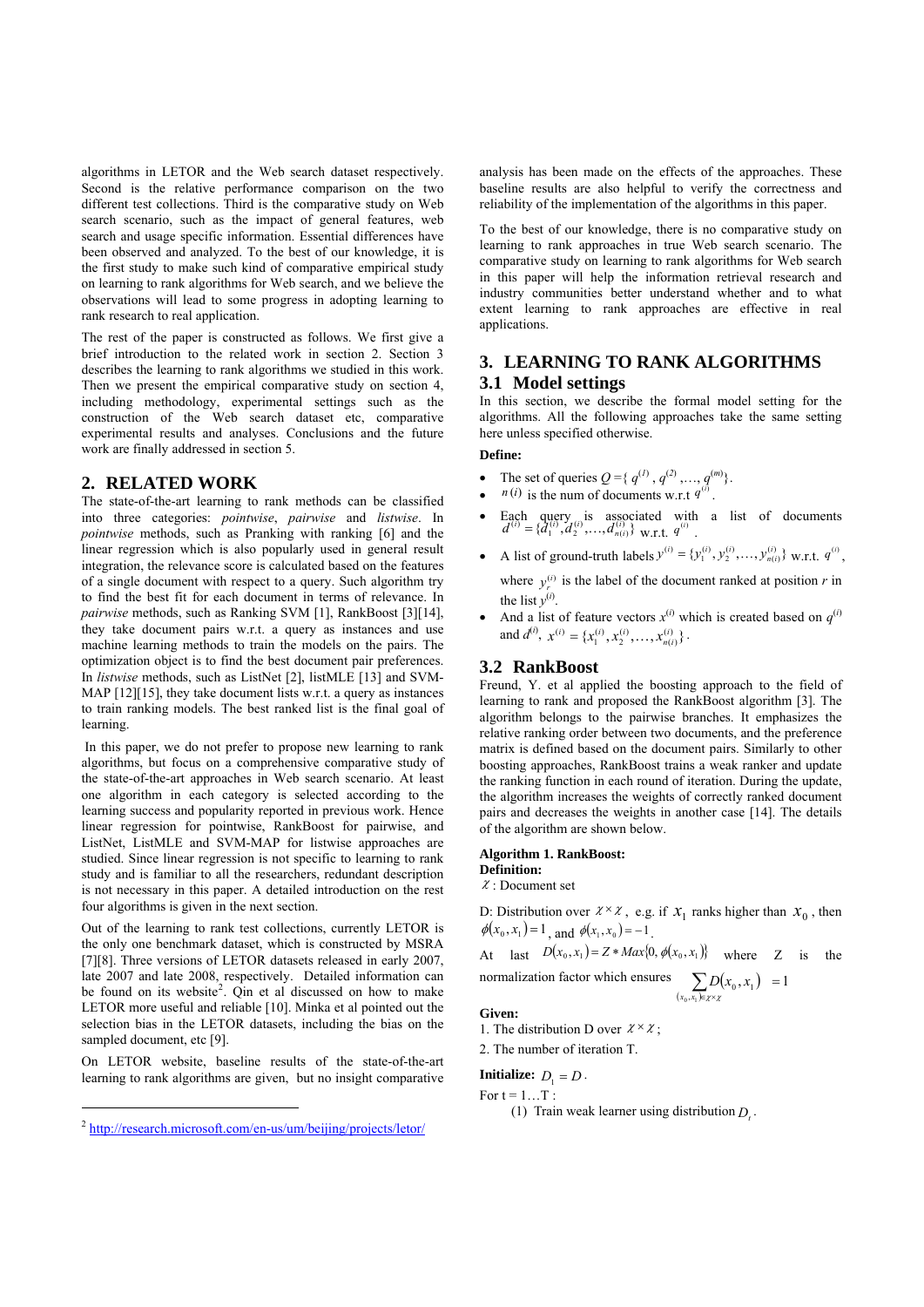- (2) Get weak ranking  $h_t : \chi \rightarrow R$ .
- (3) Choose  $\alpha_t \in R$ .
- (4) Update:  $D_{t+1}(x_0, x_1) = \frac{D_t(x_0, x_1) \exp(\alpha_t (h_t(x_0) h_t(x_1)))}{\sum_{i=1}^n (h_t(x_i) h_t(x_1)))}$ *t*  $D_{t+1}(x_0, x_1) = \frac{D_t(x_0, x_1) \exp(\alpha_t(h_t(x_0) - h_t(x_1))}{Z_t}$

where  $Z_t$  is a normalization factor (chosen so that  $D_{t+1}$ ) will be a distribution).

**Output** the final ranking:  $H(x) = \sum_{i=1}^{T} \alpha_i h_i(x)$ 

#### **3.3 ListNet**

ListNet is a listwise ranking algorithm. Unlike pairwise approaches which focus on pairs of objects in learning, lists of objects are used as "instances" in listwise approach, and the optima is try to find in the level of the whole list. Cao et al. defines a formulation of permutation probability, and employs Neural Network model and the Cross Entropy loss as the listwise loss function in Gradient Descent [2]. According to previous work, ListNet outperforms most pairwise methods such as RankSVM, RankBoost, because it matches the ranking scenario and trains the model on document list directly [2]. In ListNet, *permutation probability* is defined to represent the likelihood of a permutation (ranking list) given the ranking function. And Top one probability, which equals to the sum of permutation probabilities of permutations in which the object is ranked on the top of the list, is introduced ([2]) to represent the distance (listwise loss function) between the two score lists.

We implement a linear Neural Network in experiment using top one probability. Hence the ListNet algorithm is shown as following Algorithm 2.

#### **Algorithm 2. ListNet**

**Input**: training data  $(x^{(1)}, y^{(1)}), (x^{(2)}, y^{(2)}), \ldots, (x^{(m)}, y^{(m)})$ .

**Parameter**: initialized linear model *ω*, number of iterations *T*, learning rate  $\eta$ , and linear mapping parameter  $\alpha$  from ground-truth labels to scores.

**for** *t*=1, …, *T* **do**

**for** *i*=1, …, *m* **do**

(1) Compute score of each document *j* with current *ω*:

*i j*

*y*

α

$$
f_{\omega}(x_i^{(i)}) = <\omega, x_i^{(i)}>
$$

(2) Compute gradient:  
\n
$$
\Delta \omega = \frac{\sum_{i=1}^{n^{(i)}} x_i^{(i)} \exp(f_{\omega}(x_i^{(i)}))}{\sum_{i=1}^{n^{(i)}} \exp(f_{\omega}(x_i^{(i)}))} - \frac{\sum_{j=1}^{n^{(i)}} x_j^{(i)} \exp(\alpha \cdot y_j^{(i)})}{\sum_{i=1}^{n^{(i)}} \exp(\alpha \cdot y_j^{(i)})}
$$

$$
\sum_{j=1}^{n^{(i)}} \exp(f_{\omega}(\mathbf{x}_{j}^{(i)})) \qquad \sum_{j=1}^{n^{(i)}} \exp(\alpha \cdot y_{j}^{(i)})
$$
  
(3) Update:  $\omega = \omega - \eta \cdot \Delta \omega$ 

**end for end for** 

**Output** Neural Network model ω

#### **3.4 ListMLE-top k probability optimization**

ListMLE, as a ranking algorithm, is a variation of ListNet and also belongs to listwise approach. Xia et al. re-examines the statistical properties of loss functions, and introduces a likelihood loss, with better properties in soundness and convexity, as the listwise loss function in gradient descent [13].

We improve the traditional ListMLE algorithm using Top *k*  probability optimization. Then the improved algorithm is described as follows.

#### **Algorithm 3. ListMLE-topk**

**Input**: training data  $(x^{(1)}, y^{(1)}), (x^{(2)}, y^{(2)}), \ldots, (x^{(m)}, y^{(m)})$ . **Parameter**: initialized linear model *ω*, tolerance rate *ε*, learning rate  $\eta$ , and linear mapping parameter  $\alpha$  from labels to scores. **repeat** 

**for** *i*=1, …, *m* **do**

(1) Compute score of each document *j* with current 
$$
\omega
$$
:  
\n
$$
f_{\omega}(x_j^{(i)}) = \langle \omega, x_j^{(i)} \rangle
$$

(2) Compute gradient:

$$
\Delta \omega = \sum_{t=1}^{k} \left( \frac{\sum_{k=t}^{n^{(t)}} x_{y(k)} \cdot \exp(f_{\omega}(\mathbf{x}_{y(k)}^{(t)}))}{\sum_{k=t}^{n^{(t)}} \exp(f_{\omega}(\mathbf{x}_{y(k)}^{(t)}))} - x_{y(t)}^{(t)} \right)
$$

(3) Update:  $\omega = \omega - \eta \cdot \Delta \omega$ 

**end for** 

Compute likelihood loss:

$$
L = -\sum\nolimits_{i = 1}^m {\log \prod\nolimits_{\tau = 1}^k {\frac{{\exp ({f_{\mathscr{D}}}\left( {x_{\mathscr{Y}(t)}^{\left( i \right)}} \right)}}{{\sum\nolimits_{k = t}^{{n^{(i)}}} {\exp ({f_{\mathscr{D}}}\left( {x_{\mathscr{Y}(k)}^{\left( i \right)}} \right)} }}} }
$$

**until** change of likelihood loss is below ε times the previous loss **Output** Neural Network model ω

(The only difference between ListMLE and ListMLE-topk is: when calculating likelihood loss  $L$ ,  $t$  is iterated from 1 to  $n(i)$  in ListMLE, and here  $t=1$  to  $k$  in ListMLE-topk. )

### **3.5 SVM-MAP**

SVM-MAP is a structural Support Vector Machine method which optimizes a differentiable upper bound of MAP in the predicted rankings. The optimization is performed on a working set of constraints, which is a finite subset of the infinite constraints in the structural SVM. The most violated constraint is selected and added to the working set  $W$  iteratively, until no constraint is violated in the sense of desired precision ε.  $[15]$ 

For simplicity, we omit the superscript *i* in the following symbols information, such as  $q^{(i)}$ ,  $d^{(i)}$ ,  $d_r^{(i)}$  etc, w.r.t to the  $i^{\text{th}}$  query, when there is no ambiguity.

Let  $C^{\mathcal{Q}}$  and  $C^{\overline{\mathcal{Q}}}$  be the set of relevant and irrevelant documents for query *q*. **Define:**

$$
\Delta\left(d, \hat{d}\right) = 1 - MAP\left(\operatorname{rank}\left(d\right), \operatorname{rank}\left(\hat{d}\right)\right)
$$
\n
$$
\Psi(q, d) = \frac{1}{\left|C^{\mathcal{Q}}\right| \cdot \left|C^{\overline{\mathcal{Q}}}\right|} \sum_{i:d_i \in C^{\mathcal{Q}}} \sum_{j:d_j \in C^{\overline{\mathcal{Q}}}} y_{ij} \left(\phi(q, d_i) - \phi(q, d_j)\right)
$$
\n
$$
\text{where}
$$
\n
$$
d_{ij} = \begin{cases}\n1 & \text{if } d_i \text{ is ranked ahead of } d_j \\
0 & \text{if } d_i \text{ and } d_j \text{ have equal rank} \\
-1 & \text{if } d_j \text{ is ranked ahead of } d_i\n\end{cases}
$$

A constraint named  $\hat{d}$  is equivalent to:

$$
w^T \Psi(q_i, d_i) \geq w^T \Psi(q_i, \hat{d}) + \Delta(d_i, \hat{d}) - \xi_i.
$$

Then the algorithm is shown below:

**Algorithm 4. SVM-MAP** [15]

**Input**: training data  $(x^{(1)}, y^{(1)}), (x^{(2)}, y^{(2)}), \ldots, (x^{(m)}, y^{(m)})$ . **Parameter**: tradeoff parameter *C*, precision *ε*. For all  $i=1, ..., n$ ,  $W_i \leftarrow \emptyset$ **repeat**

**for** 
$$
i=1, ..., n
$$
 **do**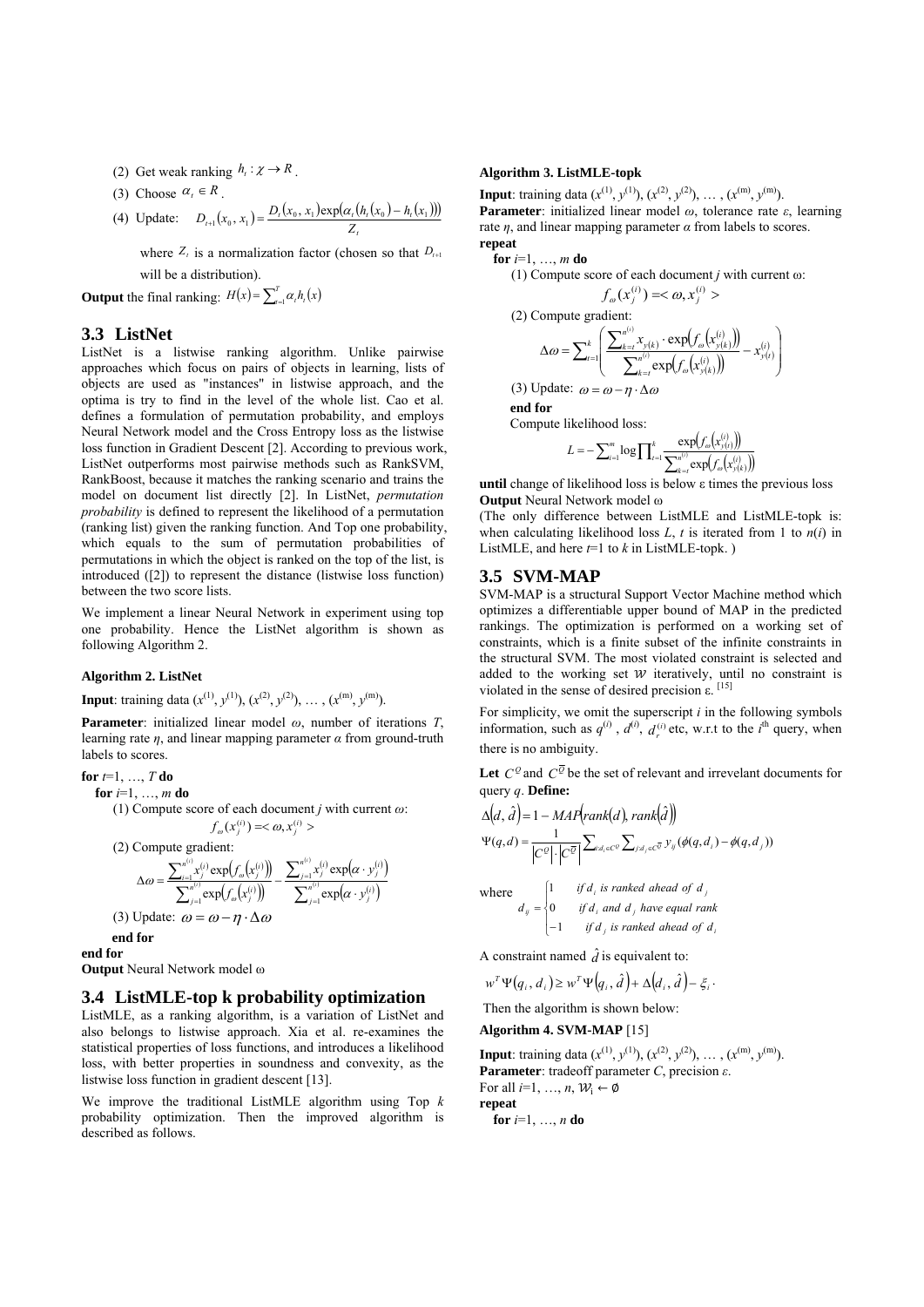(1) 
$$
H(d; w) = \Delta(d_i, d) + w^T \psi(q_i, d) - w^T \psi(q_i, d_i)
$$
  
\n(2) Compute  $\hat{d} = \arg \max_{d \in D} H(d; w)$   
\n(3) Compute  $\xi_i = \max\{0, \max_{w \in W_i} H(d; w)\}$   
\n(4) if  $H(\hat{d}; w) > \xi_i + \varepsilon$  then  
\n $w_i \leftarrow w_i \cup \{\hat{d}\}$   
\n $w \leftarrow \text{ optimize } \min_{w, \xi \ge 0} \frac{1}{2} ||w||^2 + \frac{c}{n} \sum_{i=1}^n \xi_i \text{ over } w = \bigcup_i w_i$   
\nend if  
\nend for

**until** no  $W_i$  has changed during iteration **Output** *w*

# **4. COMPARATIVE EMPIRICAL STUDIES**

## **4.1 Methodology**

A collection comes from the web search engine scenario is used, called Web search data (shown as 'WebSE' for short). In this paper, LETOR dataset is being used for learning algorithms baseline study and for learning to rank algorithm verification. And the WebSE dataset is taken for further comparative study on the affects of learning to rank approaches in true Web search scenario. Detailed information about the two datasets is described in the following section 4.2.

In this paper, a total of five algorithms have been studied, namely *linear regression*, *RankBoost*, *ListNet, ListMLE-topk*, and *SVM-* $MAP<sup>3</sup>$ . Linear regression is a kind of pointwise learning to rank methods, and is the one commonly used to combine multiple results. RankBoost is a typical pairwise approach for learning to rank. And the latter three are all listwise approaches. Besides the five ranking algorithms, the results generated by using contentbased BM25 feature are also given in the two collections, and in WebSE dataset, there is one more result compared which is that of using PageRank for ranking. Since the PageRank score is computed on the partial link graph in LETOR data which makes the ranking not reliable, the comparison on PageRank in LETOR makes no sense.

The comparative study is made in this paper in several aspects. First is the empirical comparison of different algorithms on the same dataset. Second is the comparative study on Web search scenario, e.g. the impact of Web specific features.

Five-fold cross validation has been implemented in both collections. The k-fold validation in Web search dataset is similar to that in LETOR [7]. Each data set is divided into five parts equally. In each loop, three folds are selected for training, one fold for validation, and one for test. The experimental results shown in this paper are that on test set unless specified otherwise.

# **4.2 Experimental settings**

1

#### *4.2.1 LETOR benchmark dataset*

LETOR is a standard benchmark for learning to rank research which has been constructed by Microsoft Research Asia [7][8]. LETOR is built mainly based on TREC collection, including

queries, retrieved documents, and the relevance judgments. Furthermore, 64 features have been extracted based on the top 1000 documents by BM25 for each query.

In this experiment, LETOR 3.0 is adopted, which contains seven datasets, namely named page finding (NP) 2003 and 2004, home page finding (HP) 2003 and 2004, topic distillation (TD) 2003 and 2004, and OHSUMED. Since OHSUMED is the subset of MEDLINE collection and has little correlation with Web search, only the former six datasets have been used in our experiments, and we keep the name of the benchmark collection as LETOR in this paper for simplicity.

#### *4.2.2 Web search dataset*

The queries in the Web Search dataset are sampled from search logs by a commercial Chinese search engine. The search log is a faction of the log from January to February, 2009, which contains totally 108,945,644 sessions and 15,585,010 unique queries.

Finally there are totally 614 queries and the corresponding relevance judgment results, covering hot queries (queries with extremely high frequency), common queries (queries with high frequency) and rare queries (queries with low frequency). The principle of constructing query sets is to find a balance between the expressiveness of Web search scenario and the usability of the query for information retrieval research.

Following Figure 1 shows the comparison on statistics of the sample queries for WebSE data and all the queries in log data in terms of unique queries number. Figure 2 gives the logarithmic queries' frequency distribution of the WebSE dataset.







**Figure 2 Frequency distribution of the queries in the WebSE**  Shown by the comparison on unique queries proportion in Figure 1, the sampled queries for WebSE dataset make a good representation of the original whole query sets, except for the

In our experiments, the online SVM-MAP package is used, which can be found at http://projects.yisongyue.com/symmap/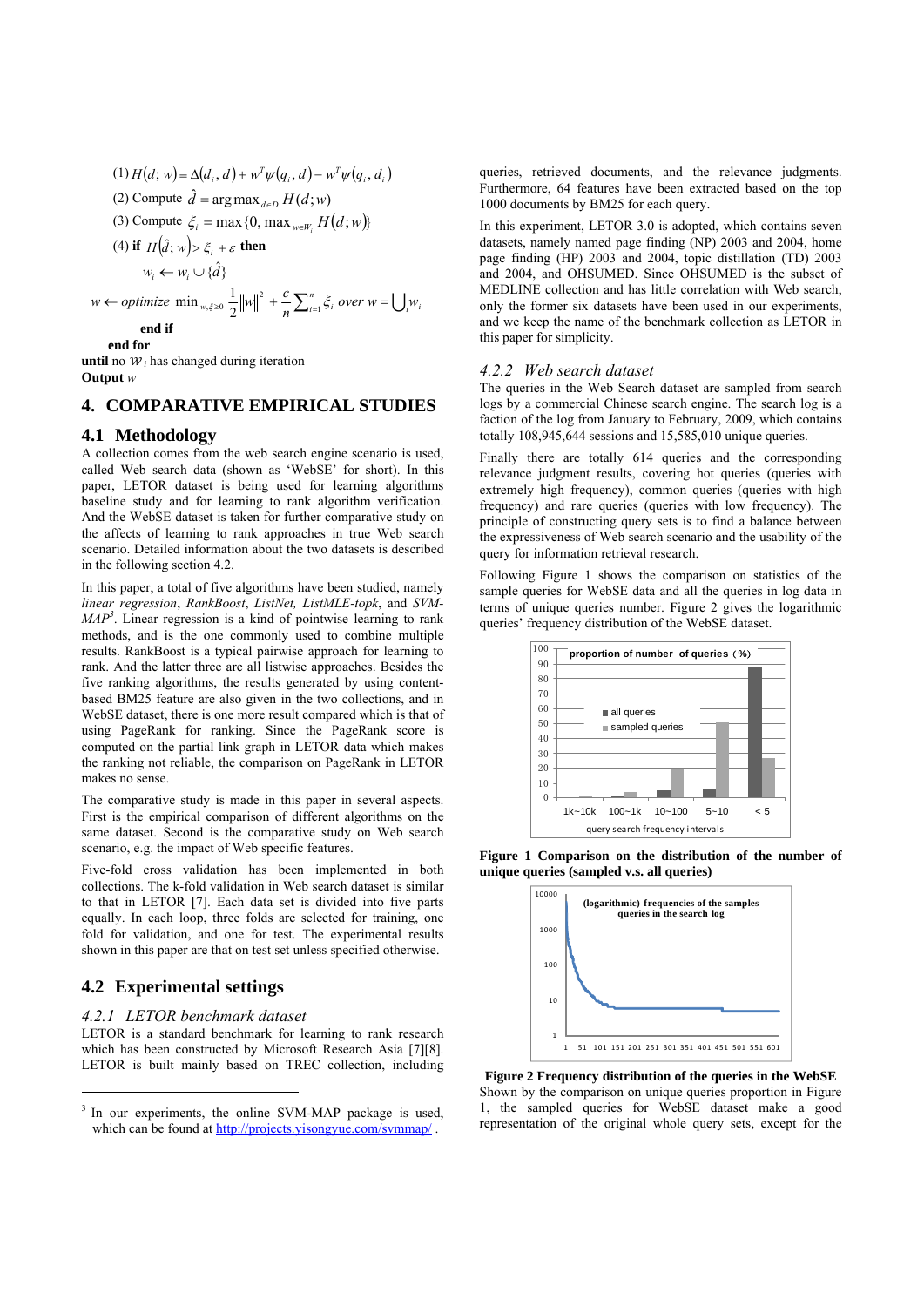queries which frequencies are less than 5. Although the number of rare queries (whose frequency is less than 5 in the search log in this paper) is large, complete match of the original query proportion will lead to a strong bias that the rare queries will be over emphasized. Hence less rare queries have been selected in the WebSE dataset. According to figure 2, the frequency distribution of the constructed WebSE queries well fits the knowledge that the volume distribution of Web search queries follows the power law [11].

The results relevance judgment is manually annotated by three skilled laboratories based on the classical pooling techniques in information retrieval evaluation. The candidates in the pool are collected by the three most popular commercial search engines in China with the top 100 returned results lists. And the four-level relevance score have been assigned to each document.

The documents sampling strategy in WebSE dataset is to select the top 200 results according to a simple linear combination of content-based BM25 ranks and PageRank ranks. The introducing of PageRank in the documental samples is based on the Web search application background, in which the link-based ranking plays an important role.

The features extracted from the sampled documents for each query are in two forms. For global features, such as IDF, PageRank etc, the background document collections are used which is the complete crawling result of Chinese Web pages in the Web. The computation of the global features is done with the help of a Chinese commercial search engine. For local features, such as TF, document length etc, is calculated directly from the sampled documents. Furthermore, features by user click information are also implemented in the WebSE dataset. By doing so, the dataset is constructed to simulate the true Web search scenario with the most effort.

#### *4.2.3 Evaluation methods*

Three metrics are used in this work to evaluation the performance, i.e. p@n, MAP and NDCG@n, which are widely used in information retrieval research and application.

*p***@n** is the precision at top *n* returned results, which is defined as:  $p$ *@n* =  $\frac{1}{n} \sum_{i=1}^{n} rel(d_i)$ , where rel(*d<sub>i</sub>*) is binary, which is set to 1  $p(\mathcal{Q}) = \frac{1}{n} \sum_{i=1}^{n} rel(d_i)$ , where  $rel(d_i)$  is binary, which is set to 1

when  $d_i$  is relevant to the query.

MAP is the mean average precision for the queries. It is a comprehensive measure which takes both precision and recall into consideration. The definition can be shown as:

$$
\text{MAP} = \frac{1}{m} \sum_{j=1}^{m} AP_j = \frac{1}{m} \sum_{j=1}^{m} \frac{1}{R_j} \left( \sum_{i=1}^{k} rel_j(d_i) \cdot (p@i)_j \right)
$$

where *m* is the total number of queries,  $R_i$  is the total number of relevant documents for the *j*th query, *k* is the total number of returned documents for the query,  $rel_i(d_i)$  and  $(p@i)_i$  are the  $rel(d_i)$ and *p@i* scores for the *j*th query respectively.

*NDCG@n* is a quite useful measure for evaluate web search and related tasks. It takes into account the position (rank) of the document with different relevance degree in the returned result list, The *NDCG* score at top *n* returned results is defined as  $[16]$ .

$$
NDCG \text{ @ } n = \frac{1}{Z_n}DCG \text{ @ } n = \frac{1}{Z_n} \sum_{i=1}^n \frac{2^{rel(d_i)} - 1}{\log(1 + i)},
$$

where  $Z_n$  is the DCG@n score of ideal result ranking list.

## **4.3 Comparative performance of algorithms on LETOR data**

Figure 3 (a) and (b) show the performance comparison on LETOR collection NP/HP tasks and TD tasks respectively. Except for the five algorithms studied in the paper, the result of using contentbased BM25 ranking function is also shown in the figure to give more information on the relative effectiveness.



**Figure 3 (a) MAP comparison on HP and NP tasks** 



**Figure 3 (b) MAP comparison on TD tasks** 

It is clear from the figure 3 that generally speaking, linear regression does not make improvement compared with contentbased retrieval result on HP/NP tasks, but gets better performance on TD tasks. ListNet leads to the best performance in most cases. Next comes the SVM-MAP in terms of performance and stability. ListMLE-topk is not stable. The performances vary from HP/NP tasks and TD tasks, and even changes with the same task in different years. RankBoost are not effective compared with other learning to rank methods. It is only a slightly better than contentbased approach and linear regression, if not worse. Hence the listwise algorithms outperform pairwise and pointwise approaches when evaluated with MAP measure.

Since the comparative performance among different approaches on HP2003, HP2004, NP2003, NP2004 are generally consistent, as well as those on TD tasks in 2003 and 2004, we only show results on HP2004 and TD2004 in the following. If changes are observed, more results will be given.

The following Figure 4 shows the performances on HP2004 and TD2004. Looking at homepage finding task, the algorithms integrate into two groups under  $p@n$  measure. The first group is composed of SVM-MAP, ListMLE-topk and ListNet; and another includes regression and RankBoost, which get nearly the same performance with content-based BM25. The  $p(a)$ n results on TD2004 are slightly different, where ListMLE-topk gets best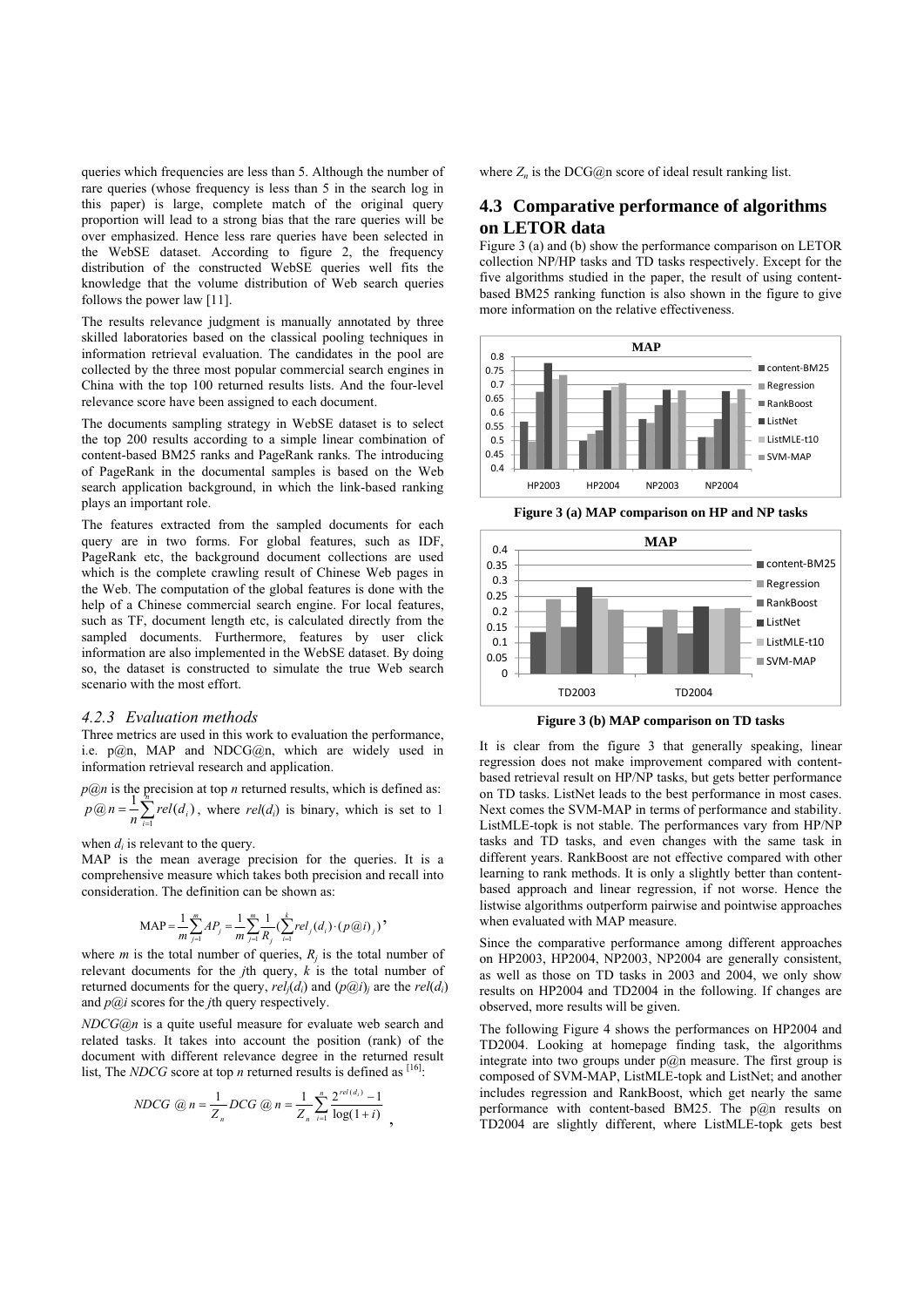result. SVM-MAP also shows encouraging results which is consistent with the results under MAP. One thing worth of mention is that the  $p(a)$  results are chaotic because the metric is too sensitive for informational queries. Hence the performance under  $p(a)$ 1 is less reliable.

Figure 5 shows the performances of *NDCG*@n on HP2004 and TD2004 tasks. According to results on HP2004 dataset, ListMLEtopk are the most effective algorithms in terms of NDCG $@n$ . SVM-MAP and ListNet are similar on the encouraging performance. Again Rankboost and linear regression get almost the same results. In TD2004 dataset, ListMLE-topk is no longer the most effective, while linear regression takes the best results instead. RankBoost performs still closely to content-based BM25 ranking, which is not useful for integrating ranks and features.



**Figure 4 Comparison with p@n on LETOR datasets** 





Comparing the results under MAP,  $p(a)$ n and NDCG $(a)$ n measures on LETOR datasets, several observations are drawn:

(1) SVM-MAP is a stable and effective approach in every measure and every task, which is shown to be helpful in learning to rank tasks. (2) ListNet comes next and is also stable in different tasks and measures. (3) ListMLE-topk is good at home/named page finding tasks which represent navigational search goals, but are unstable at topic distillation (TD) task which corresponds to a kind of informational search goals. (4) Generally speaking, RankBoost is not effective, which is only slightly better than content-based BM25 rank in most cases, if not worse. (5) Linear regression does not make improvement compared with contentbased retrieval result on home page and named page finding tasks, but get much better performance on Topic distillation tasks.

## **4.4 Comparative performance of algorithms on Web search data**

In comparative study on WebSE dataset, the result based on PageRank is introduced, because such kind of link-based analysis is generally helpful in Web search scenario. As introduced in the section 4.2.2, the top 200 results for each query are sampled according to a simple linear combination of content-based BM25 ranks and PageRank ranks. Based on this document set for each query, two baseline results are given, which are ranked by BM25 scores and PageRank scores respectively. Hence there are totally 7 ranking results to study under MAP,  $p(a)$ n and NDCG $(a)$ n metrics, i.e. BM25, PageRank, regression, RankBoost, ListNet, ListMLE-topk, and SVM-MAP.

Table 1 shows comparative results on WebSE dataset. The first notable thing is the effect of PageRank, which is much better than the result of content-based BM25 ranking that 59.10% improvement over BM25 result is achieved. The observation is totally different from that on LETOR 3.0 data in which PageRank gives trivial impact and the performances, in which the performance on all the three measures are less than 1/3 of the performance with BM25 ranking results. It verifies the specifications in former sections that LETOR collection differs from the real Web search environment.

On the effects of learning to rank algorithms, ListMLE-topk gets the best result as well as SVM-MAP, both of which achieve more than 86%, 17% and 15% improvement over results based on BM25, PageRank and regression, respectively. ListNet is also effective which is only slightly worse than the two best algorithms. Although the improvement is not as great as the former mentioned algorithms, RankBoost gets better performance than regression.

#### **Table 1 MAP comparison of different algorithms.**

BM: BM25, PR: PageRank, RG: linear regression, RB: RankBoost, LN: ListNet, LM: ListMLE-topk, SM: SVM-MAP

|                               | <b>MAP</b> | v.s. BM $(+)$ | v.s. PR $(+)$ | <b>v.s. RG</b> $(+)$ |
|-------------------------------|------------|---------------|---------------|----------------------|
| BM                            | 0.2702     |               |               |                      |
| <b>PR</b>                     | 0.4298     | 59.10%        |               |                      |
| $R$ <sup><math>G</math></sup> | 0.4354     | 61.16%        | 1.29%         |                      |
| $\overline{RB}$               | 0.4629     | 71.33%        | 7.68%         | 6.31%                |
| LN                            | 0.4894     | 81.13%        | 13.84%        | 12.39%               |
| LM                            | 0.5052     | 86.99%        | 17.53%        | 16.03%               |
| <b>SM</b>                     | 0.5029     | 86.15%        | 17.00%        | 15.50%               |

Figure 6 and Figure 7 gives the performance comparison in terms of  $p(a)$ n and NDCG $(a)$ n on WebSE dataset respectively. The results are consistent with that have been observed with MAP metric. The best performance is achieved by ListMLE-topk and SVM-MAP. Then follows ListNet. And RankBoost is the least effective but still helpful compared with linear regression and PageRank. All of these approaches are much better than the result of content-based BM25 in Web search scenario.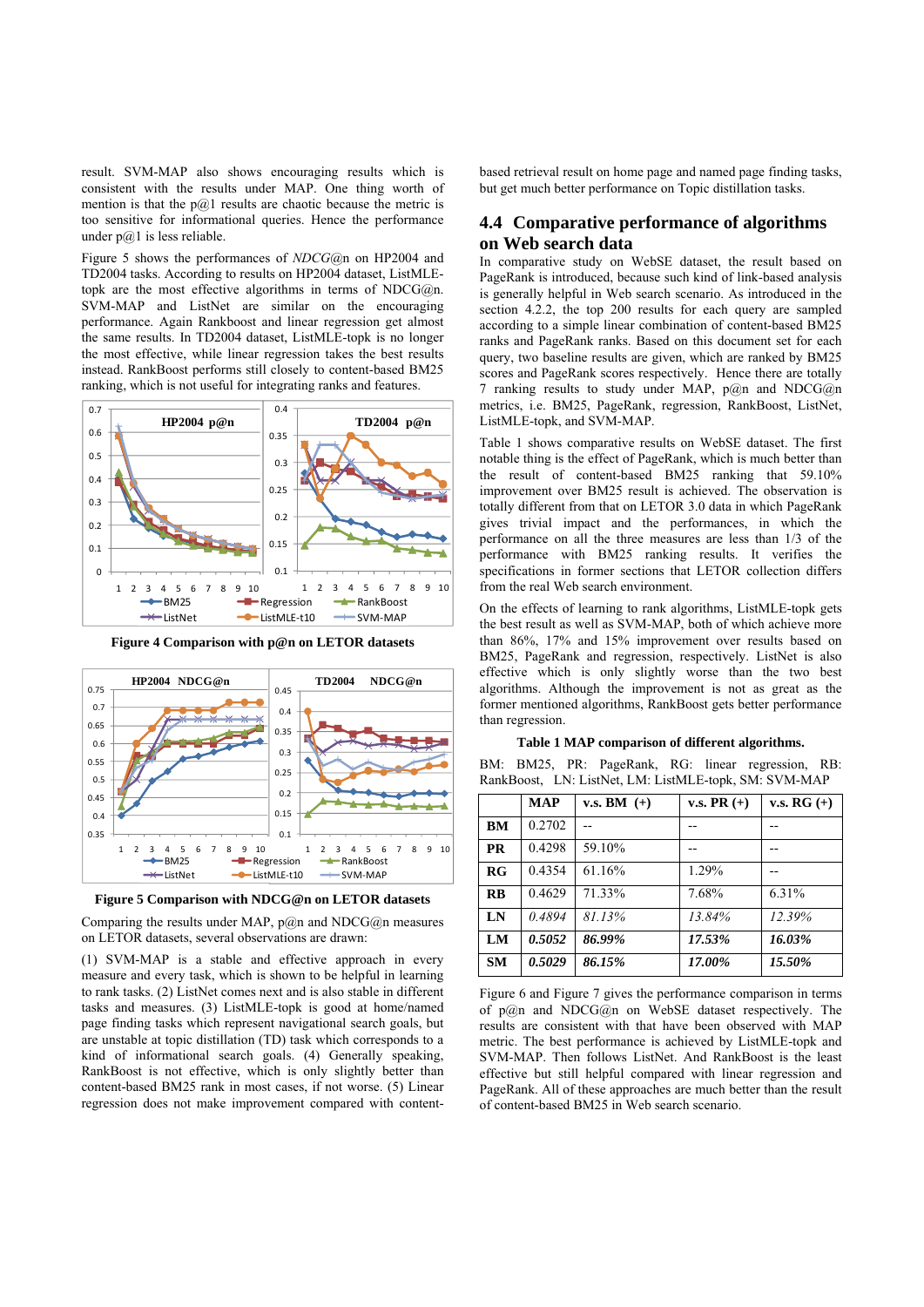Now it is not difficult to sum up the empirical comparative results of learning to rank algorithms on WebSE datasets. Consistent improvements have been made in all of the five learning to rank approaches, and the relative performance ranks of different approaches are kept stable on all the metrics.

Define  $\sim$ ' means 'the performance is better than' and  $\sim$ ' means 'the performance is similar to', then the drawn is drawn that:

**ListMLE-topk ~ SVM-MAP > RankBoost > linear regression ~ PageRank > BM25.** 



**Figure 6 performance comparisons on WebSE with p@n**



**Figure 7 performance comparisons on WebSE with NDCG@n** 

#### **4.5 Feature analysis**

In previous sections, we analyzed that the ListMLE-topk result is not stable in LETOR datasets. In this section, we discuss this problem in terms of features.

After learning procedure is finished, features are selected with different weights which represent the role of features in getting final rank. The correlation between the final features' ranks of the two runs with ListMLE-topk algorithms on LETOR is calculated.

Given  $rank_i(f_i)$  is the rank of the feature  $f_i$  on the *i*th fold, we define the rank of the feature  $f_i$  as:  $rank(f_i)$  = average {*rank<sub>i</sub>*( $f_i$ )}. Note that  $rank_i(f_i)$  is calculated based on the normalized absolute value of the feature's weight on the *i*th fold.

The surprising result is the average correlation is only 0.6057. It shows that the ListMLE-topk algorithm on LETOR datasets is unstable, since arbitrary two runs of the same algorithm on the same dataset with the same settings will lead to strongly different final feature ranking strategies. The only difference between the two runs is the randomly initialized linear model. Similar analysis is made on ListNet. The encouraging result is the average correlation between final features' ranking strategies by two runs

is 0.9349, which shows the stability of the algorithm. Note that in ListNet, the initial linear model is also randomly set. For SVM-MAP, every run with the same settings keeps the same results.

Looking into details of the selected feature by different algorithms on LETOR datasets, it is easy to find that ListNet and SVM-MAP selected similar top 5 features, which differ from that selected by ListMLE-topk greatly. The final generated top 5 features are listed in Table 2.

Table 3 gives the final top-ranked features selected based on WebSE data collection, and the corresponding final ranks of these features selected by different algorithms on LETOR. As shown in the Table 3, the three algorithms, namely ListMLE-topk, ListNet and SVM-MAP, agree with each other on the final top-ranked features on WebSE dataset. It's also consistent with the performance comparison result in Table 1, in which PageRank is shown to be quite effective that only use it achieves similar result with linear regression. But the selected top ranked features distinctly disagree with those selected on LETOR. The main difference lies on the features based on link analysis and user behavior analysis, which cannot be generated on LETOR.

**Table 2 Top 5 effective features learnt on LETOR** 

| Rank         | ListMLE-<br>topk           | <b>ListNet</b>                     | <b>SVM-MAP</b>                                             |  |
|--------------|----------------------------|------------------------------------|------------------------------------------------------------|--|
| 1            | IDF on<br>URL              | Sitemap based<br>score propagation | Sitemap based term<br>propagation                          |  |
| $\mathbf{2}$ | IDF on<br>anchor           | Sitemap based<br>term propagation  | Sitemap based score<br>propagation                         |  |
| 3            | IDF on<br>Body             | HostRank                           | LMIR.ABS of<br>whole document                              |  |
| 4            | LMIR JM<br>of whole<br>doc | LMIR ABS of<br>whole doc           | Hyperlink base<br>feature propagation:<br>weighted in-link |  |
| 5            | IDF on<br>whole doc        | LMIR.JM of<br>whole doc            | LMIR ABS of<br>anchor                                      |  |

**Table 3 Top effective features selected on WebSE and their ranks on LETOR with different algorithms** 

|                                 | WebSE,<br>$3$ alg. $*$ | LETOR,<br>ListMLE-<br>topk | LETOR,<br><b>ListNet</b> | LETOR,<br><b>SVMMAP</b> |
|---------------------------------|------------------------|----------------------------|--------------------------|-------------------------|
| PageRank                        |                        | 49                         | 37                       | 45                      |
| <b>BM25</b> on<br>whole doc     | $\mathcal{L}$          | 46                         | 11                       |                         |
| <b>BM25</b> on<br>anchors       |                        | 56                         | 5                        | 16                      |
| <b>User-click</b><br>based fea. |                        |                            |                          |                         |

\* On WebSE collection, the three algorithms agree with each other, hence only one column is shown for them.

#### **5. Conclusions and future work**

In this paper, we made an empirical comparative study on the effectiveness of the state-of-the-art learning to rank algorithms for